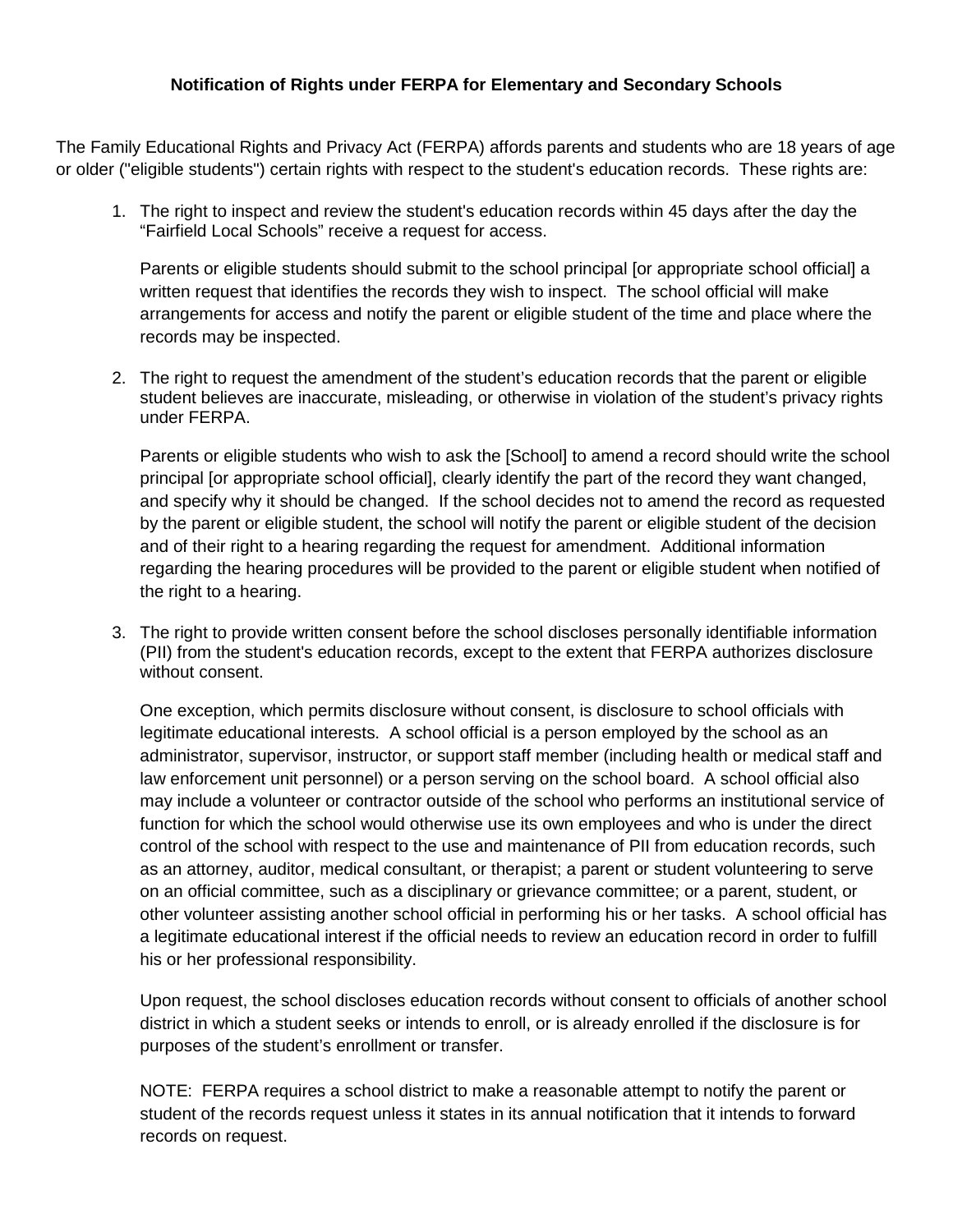4. The right to file a complaint with the U.S. Department of Education concerning alleged failures by the [School] to comply with the requirements of FERPA. The name and address of the Office that administers FERPA are:

> Family Policy Compliance Office / U.S. Department of Education 400 Maryland Avenue, SW Washington, DC 20202

FERPA permits the disclosure of PII from students' education records, without consent of the parent or eligible student, if the disclosure meets certain conditions found in §99.31 of the FERPA regulations. Except for disclosures to school officials, disclosures related to some judicial orders or lawfully issued subpoenas, disclosures of directory information, and disclosures to the parent or eligible student, §99.32 of the FERPA regulations requires the school to record the disclosure. Parents and eligible students have a right to inspect and review the record of disclosures. A school may disclose PII from the education records of a student without obtaining prior written consent of the parents or the eligible student –

- To other school officials, including teachers, within the educational agency or institution whom the school has determined to have legitimate educational interests. This includes contractors, consultants, volunteers, or other parties to whom the school has outsourced institutional services or functions, provided that the conditions listed in §99.31(a)(1)(i)(B)(*1*) - (a)(1)(i)(B)(*2*) are met. (§99.31(a)(1))
- To officials of another school, school system, or institution of postsecondary education where the student seeks or intends to enroll, or where the student is already enrolled if the disclosure is for purposes related to the student's enrollment or transfer, subject to the requirements of §99.34. (§99.31(a)(2))
- To authorized representatives of the U. S. Comptroller General, the U. S. Attorney General, the U.S. Secretary of Education, or State and local educational authorities, such as the State educational agency in the parent or eligible student's State (SEA). Disclosures under this provision may be made, subject to the requirements of §99.35, in connection with an audit or evaluation of Federal- or State-supported education programs, or for the enforcement of or compliance with Federal legal requirements that relate to those programs. These entities may make further disclosures of PII to outside entities that are designated by them as their authorized representatives to conduct any audit, evaluation, or enforcement or compliance activity on their behalf. (§§99.31(a)(3) and 99.35)
- In connection with financial aid for which the student has applied or which the student has received, if the information is necessary to determine eligibility for the aid, determine the amount of the aid, determine the conditions of the aid, or enforce the terms and conditions of the aid. (§99.31(a)(4))
- To State and local officials or authorities to whom information is specifically allowed to be reported or disclosed by a State statute that concerns the juvenile justice system and the system's ability to effectively serve, prior to adjudication, the student whose records were released, subject to §99.38. (§99.31(a)(5))
- To organizations conducting studies for, or on behalf of, the school, in order to: (a) develop, validate, or administer predictive tests; (b) administer student aid programs; or (c) improve instruction. (§99.31(a)(6))
- To accrediting organizations to carry out their accrediting functions.  $(S99.31(a)(7))$
- To parents of an eligible student if the student is a dependent for IRS tax purposes.  $(S99.31(a)(8))$
- To comply with a judicial order or lawfully issued subpoena.  $(S99.31(a)(9))$
- To appropriate officials in connection with a health or safety emergency, subject to §99.36. (§99.31(a)(10)
- Information the school has designated as "directory information" under §99.37. (§99.31(a)(11))